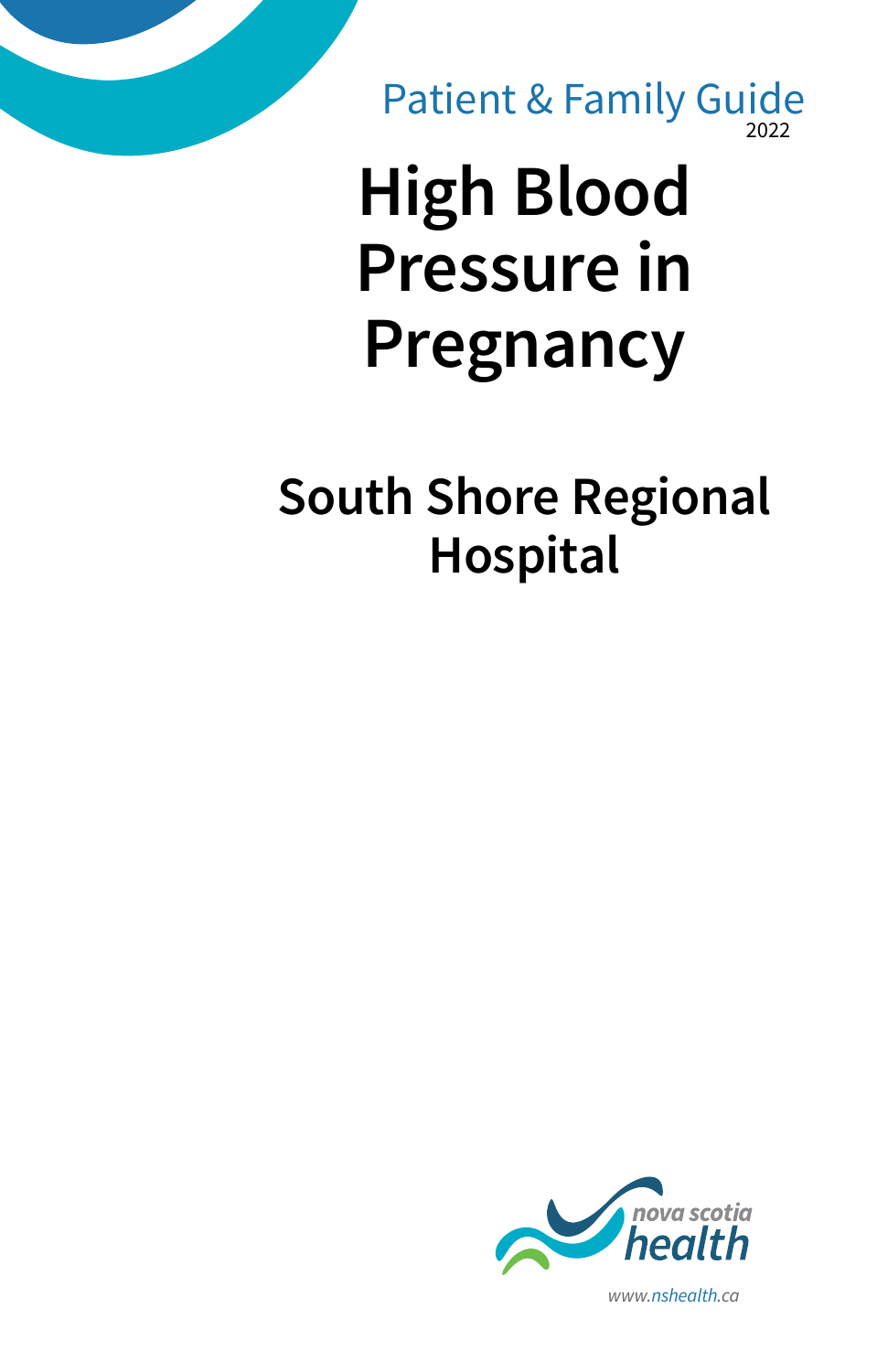## **High Blood Pressure in Pregnancy**

- High blood pressure in pregnancy (also called gestational hypertension) is a blood pressure (BP) that stays higher than 140/90 (140 over 90). For most people, a normal blood pressure is 140/90 or less.
- After week 20 of your pregnancy, high blood pressure can be linked to pre-eclampsia. This is a more serious condition that includes high blood pressure and protein in the urine (pee).
- Pre-eclampsia puts you at a higher risk for seizures, strokes, and long-term health issues. It also puts your baby at higher risk of stillbirth, low birth weight, and preterm birth.
- Because pre-eclampsia can be dangerous to you and your baby, we ask you to monitor your blood pressure and symptoms. Your primary health care provider may recommend other tests (like blood work or ultrasounds).

#### **What are your questions? Please ask. We are here to help you.**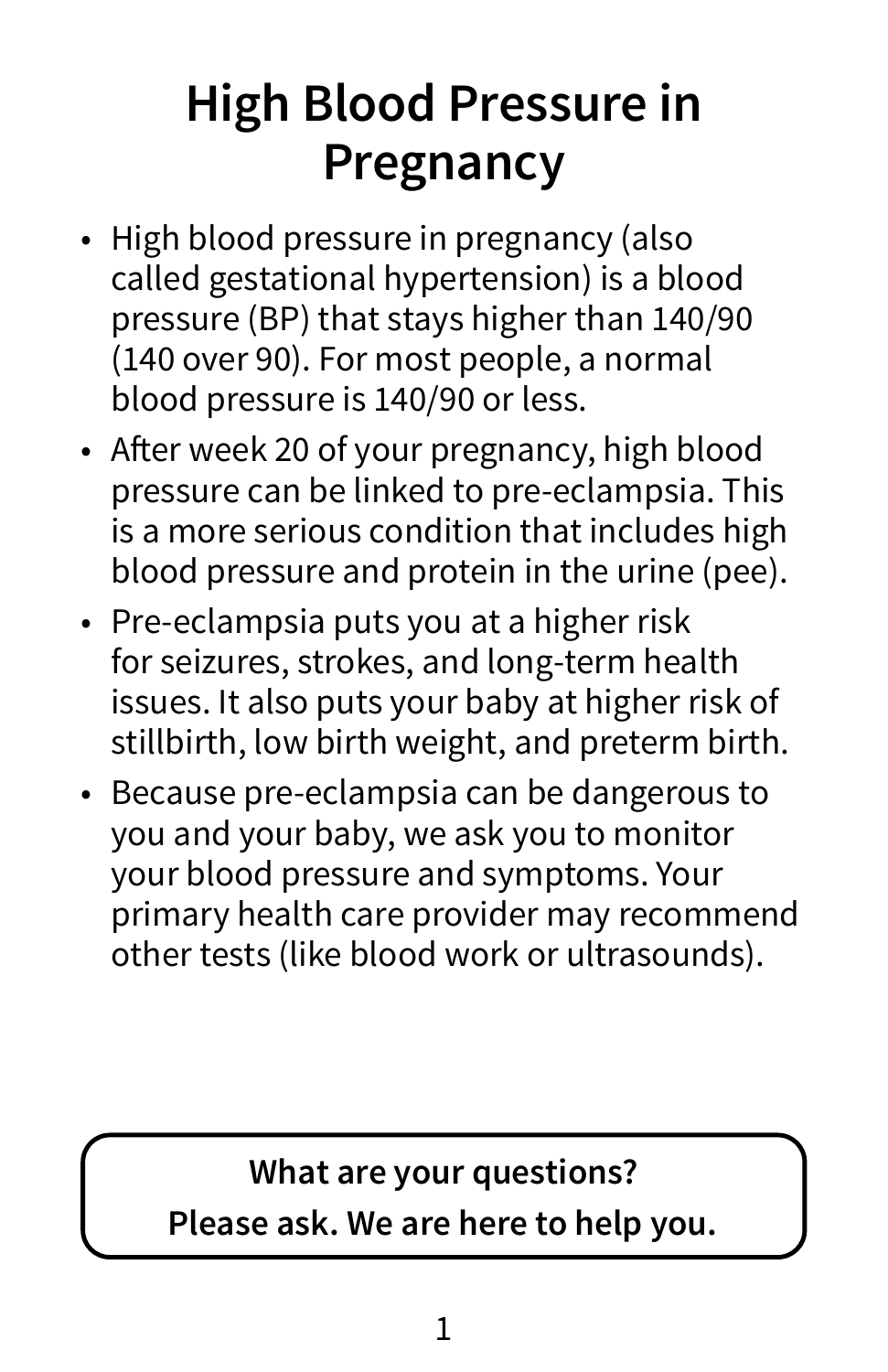- If you have high blood pressure, watch for **ONE** of these symptoms:
	- › Headache
	- › Vision problems (like spots, blurring, or shaky vision)
	- $\rightarrow$  Pain in the upper stomach area
	- › Swelling of the hands and face
	- › Nausea (upset stomach) and/or vomiting (throwing up)
	- › Chest pain
	- › Shortness of breath
- If you have one or more of the above symptoms, check your blood pressure.

### **Checking your BP at home**

#### **For 30 minutes before taking your BP:**

- Do not have caffeine (coffee, tea) or nicotine (smoking, vaping).
- Do not exercise.

#### **To check your BP:**

- Rest for 15 minutes before taking your BP.
- Sit with your feet resting on the floor. Do not cross your legs.
- Support your arm at the level of your heart.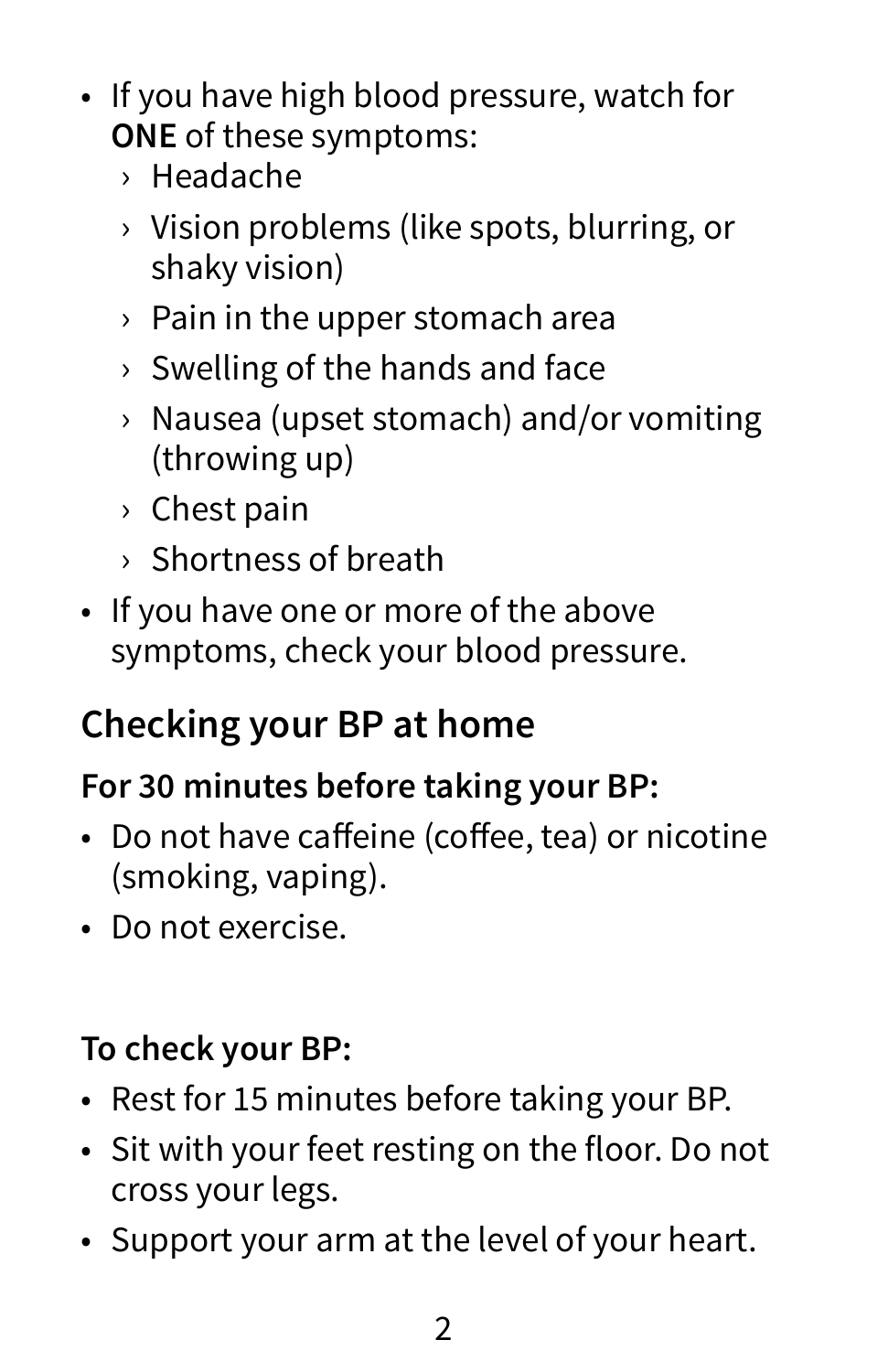### **Call the OBS clinic, OBS unit, or your primary midwife right away if:**

› You have **2** BP readings 15 minutes apart with either the top number above 140 or the bottom number above 90.

#### **OR**

 $\rightarrow$  You are experiencing any of the symptoms on page 2.

**You can call the OBS clinic, OBS unit, or your primary midwife any time if you have questions or concerns about your pregnancy.**

#### **OBS Clinic**

- › Phone: 902-527-1180
- $\rightarrow$  Hours: Monday to Friday, 9 a.m. to 4 p.m.

#### **OBS Unit**

- › Phone: 902-527-5214
- › Hours: The OBS Unit is **always** open.

#### **My primary midwife**

Name:

Phone: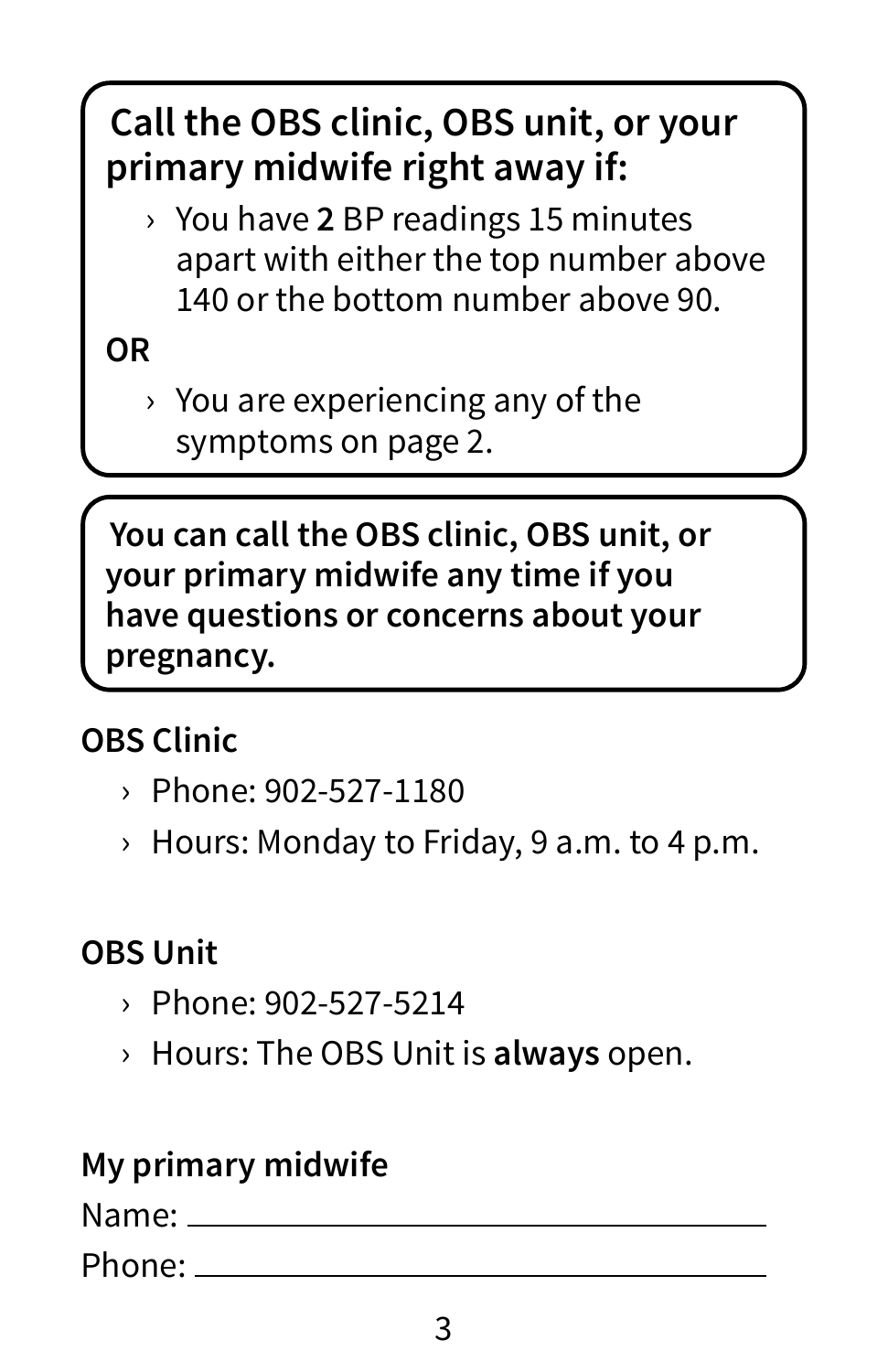#### Use this sheet to keep track of your BP.

| <b>Date and Time</b> | <b>Blood pressure</b> |
|----------------------|-----------------------|
|                      |                       |
|                      |                       |
|                      |                       |
|                      |                       |
|                      |                       |
|                      |                       |
|                      |                       |
|                      |                       |
|                      |                       |
|                      |                       |
|                      |                       |
|                      |                       |
|                      |                       |
|                      |                       |
|                      |                       |
|                      |                       |
|                      |                       |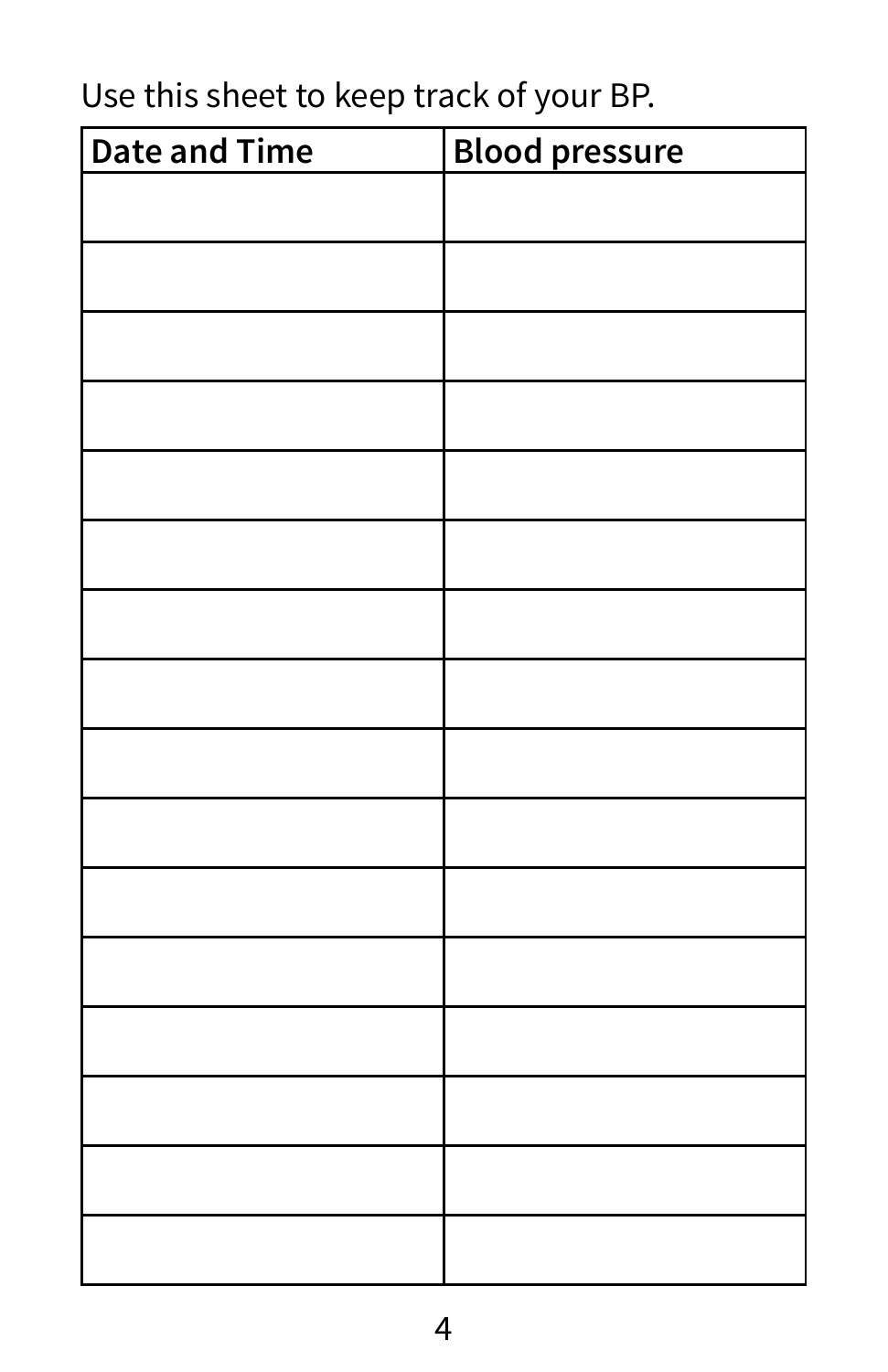| <b>Date and Time</b> | <b>Blood pressure</b> |
|----------------------|-----------------------|
|                      |                       |
|                      |                       |
|                      |                       |
|                      |                       |
|                      |                       |
|                      |                       |
|                      |                       |
|                      |                       |
|                      |                       |
|                      |                       |
|                      |                       |
|                      |                       |
|                      |                       |
|                      |                       |
|                      |                       |
|                      |                       |